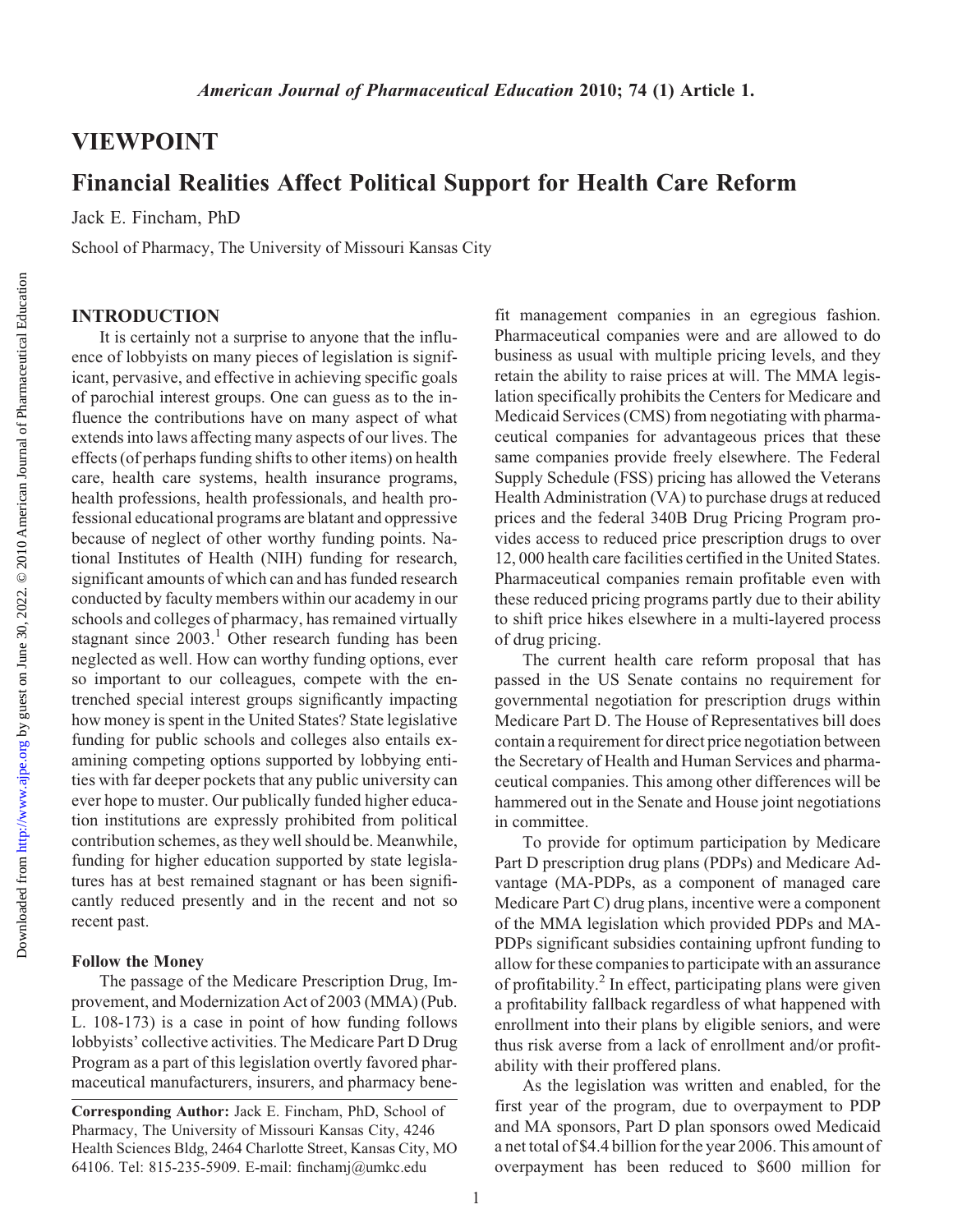2007—a significant reduction, but this amount remains sizeable. These overestimated payments provided to plans were to be returned to Medicare. However, to further complicate this matter, CMS had no mechanisms in place to collect funds from such overpayments. It was finally set in play and accomplished well into 2007 for the 2006 payments, as such, sponsors held significant amounts of money for an extended period of time. Lobbyists exerted pressure to pass the MMA in the form in which it was enacted.

## The Current Health Care Reform Situation

The outcome of the current health care reform efforts in play at present is still very much in doubt and in obvious flux and will depend on House and Senate compromises in joint committee negotiations and final votes in both chambers. The timeframe and eventual scope of changes in the financing and delivery of health care and health care insurance are simply unknown at present. In the Senate, members of the Senate Financing Committee were key cogs in the passage of health reform legislation, and most certainly will majorly impact what the scope and extent of such reform might take. In light of this, it is interesting to observe what these key Senate members have received in the way of lobbyist support in the current year, and over a period of time.<sup>3</sup> Please see Table 1 for the amounts provided from ''health sector'' contributors during this past year and over their term of service (lifetime) in the Senate. Health sector contributions can come from pharmaceutical and/or device manufacturers and the health insurance industry.

The health care lobbyist influence on health care matters is significant.<sup>4</sup> According to Northwestern University's Medill News Service, the number of former House and Senate key staffers turned lobbyists is significant.<sup>4</sup> There are 14 former chiefs of staff and 4 former deputy chiefs of staff among the more than 200 former Congressional aides working now as lobbyists and registered in 2008-2009.<sup>4</sup> In the US Senate, Senator Harry Reid (D-NV), the Senate majority leader, heads the list with 13 former staffers turned lobbyists; Dick Durbin (D-IL), the Senate majority whip, has 8 former staffers; Mitch McConnell (R-KY), Senate minority leader has 5 former staffers; and Jon Kyl (R-AZ), the Senate Minority whip has  $4<sup>4</sup>$  In the US House, Representative Steny Hoyer (D-MD), House majority leader, leads with 14 former staffers turned lobbyists; Representative Nancy Pelosi (D-CA); and Speaker of the house has 5; Representative John Boehner (R-OH), House minority leader, has  $4<sup>4</sup>$ 

Table 1. Lobbyist Support for US Senators Who are Members of the Senate Finance Committee

| <b>Senator</b>                | 2008 Contributions - Health Sector | <b>Lifetime Contributions - Health Sector</b> |
|-------------------------------|------------------------------------|-----------------------------------------------|
| John Kerry (D-MA)             | \$289,430                          | \$8,145,141                                   |
| Max Baucus (D-MT)             | \$1,148,775                        | \$2,797,381                                   |
| Orrin G. Hatch (R-UT)         | \$122,300                          | \$2,311,744                                   |
| John Cornyn (R-TX)            | \$950,669                          | \$1,994,353                                   |
| John D. Rockefeller IV (D-WV) | \$55,150                           | \$1,674,229                                   |
| Chuck Grassley (R-IA)         | \$334,237                          | \$2,311,744                                   |
| Jon Kyl $(R-AZ)$              | \$68,550                           | \$1,971,968                                   |
| John Ensign (R-NV)            | \$16,550                           | \$1,795,899                                   |
| Kent Conrad (D-ND)            | \$117,350                          | \$1,331,363                                   |
| Blanche Lincoln (D-AR)        | \$226,753                          | \$1,281,608                                   |
| Charles Schumer (D-NY)        | \$10,000                           | \$1,402,358                                   |
| Robert Menendez (D-NJ)        | \$81,650                           | \$1,216,476                                   |
| Debbie Stabenow (D-MI)        | \$239,018                          | \$1,188,186                                   |
| Bill Nelson (D-FL)            | \$60,015                           | \$1,163,210                                   |
| Ron Wyden (D-OR)              | \$96,925                           | \$1,161,488                                   |
| Jim Bunning (R-KY)            | \$40,450                           | \$1,045,687                                   |
| Pat Roberts (D-KS)            | \$657,749                          | \$903,337                                     |
| Jeff Bingaman (D-NM)          | \$14,151                           | \$861,841                                     |
| Olympia Snow (R-ME)           | \$6,000                            | \$744,640                                     |
| Mike Enzi (R-WY)              | \$287,549                          | \$612,715                                     |
| Maria Cantwell (D-WA)         | \$48,951                           | \$573,076                                     |
| Mike Crapo (R-ID)             | \$92,000                           | \$549,192                                     |
| Thomas Carper (D-DE)          | \$15,450                           | \$452,000                                     |